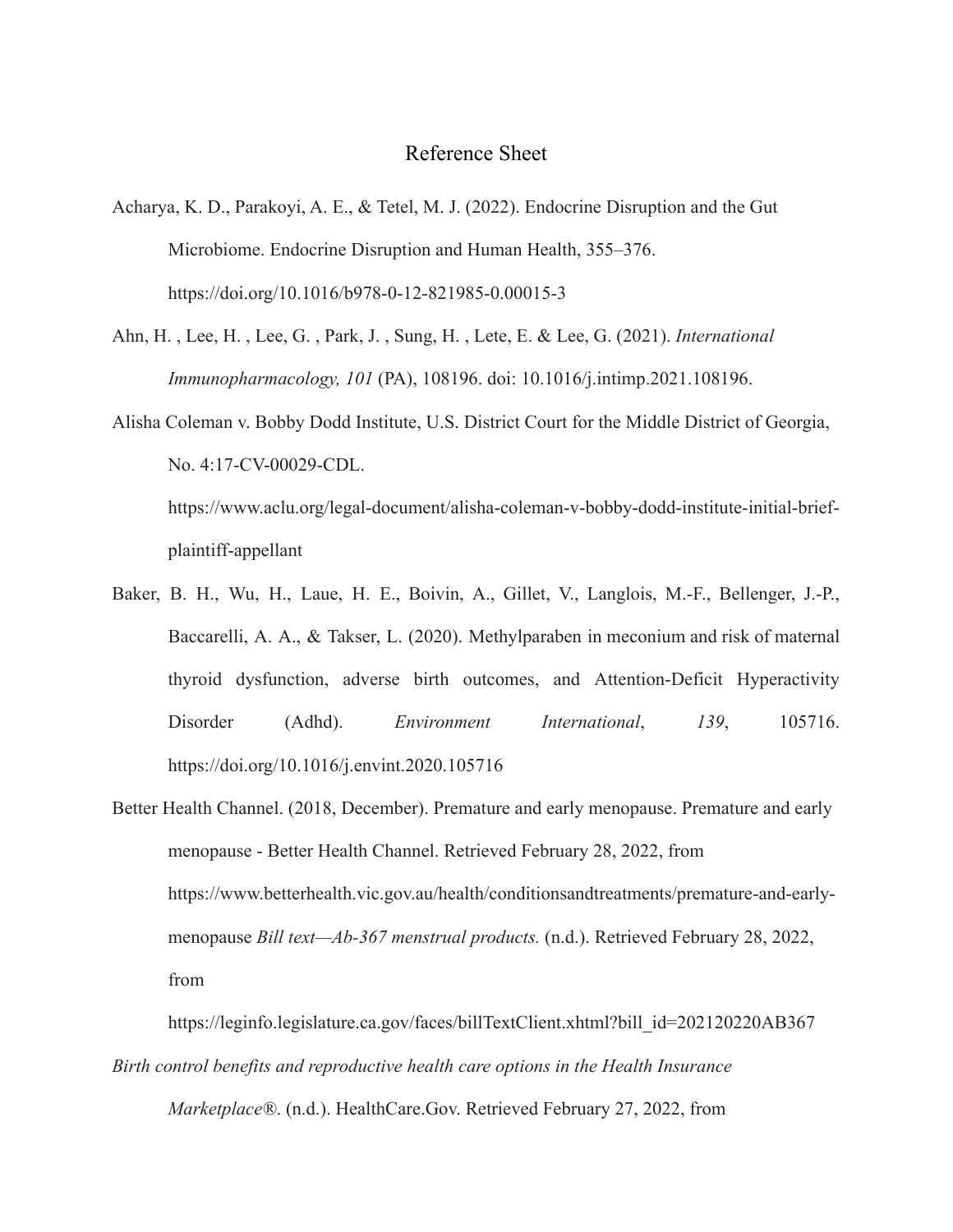<https://www.healthcare.gov/coverage/birth-control-benefits/>

- Brand, D. (2017, November 29). This NFL star is tackling period stigma and helping Homeless Women. Global Citizen. Retrieved February 28, 2022, from https://www.globalcitizen.org/en/content/nfl-period-menstruation-football-macho-free-bl eedi/
- Cardona, B., & Rudel, R. A. (2021). Application of an *in vitro* assay to identify chemicals that increase estradiol and progesterone synthesis and are potential breast cancer risk factors. *Environmental Health Perspectives*, *129*(7), 077003. https://doi.org/10.1289/EHP8608
- Cardoso, L. F., Scolese, A. M., Hamidaddin, A., & Gupta, J. (2021). Period poverty and mental health implications among college-aged women in the United States. *BMC Women's Health*, *21*(1), 14. https://doi.org/10.1186/s12905-020-01149-5
- Chen, N. H., Wei, S. (2012) Ends Justify Means? Organic Cotton Products' Purchasing Motivations. Agribusiness, Vol. 28 (4). <https://doi.org/10.1002/agr.21308>
- Chiang, C., Lewis, L. R., Borkowski, G., & Flaws, J. A. (2020). Exposure to di(2-ethylhexyl) phthalate and diisononyl phthalate during adulthood disrupts hormones and ovarian folliculogenesis throughout the prime reproductive life of the mouse. Toxicology and Applied Pharmacology, 393, 114952. https://doi.org/10.1016/j.taap.2020.114952
- Colborn, T. (2004). Neurodevelopment and Endocrine Disruption. Environmental Health Perspectives, 112(9), 944–949. https://doi.org/10.1289/ehp.6601
- Commissioner, O. of the. (2020). The facts on tampons—And how to use them safely. *FDA*. [https://www.fda.gov/consumers/consumer-updates/facts-tampons-and-how-use-them-safe](https://www.fda.gov/consumers/consumer-updates/facts-tampons-and-how-use-them-safely) [ly](https://www.fda.gov/consumers/consumer-updates/facts-tampons-and-how-use-them-safely)

Darbre. (2015). Chapter 19 - Regulatory Considerations for Dermal Application of Endocrine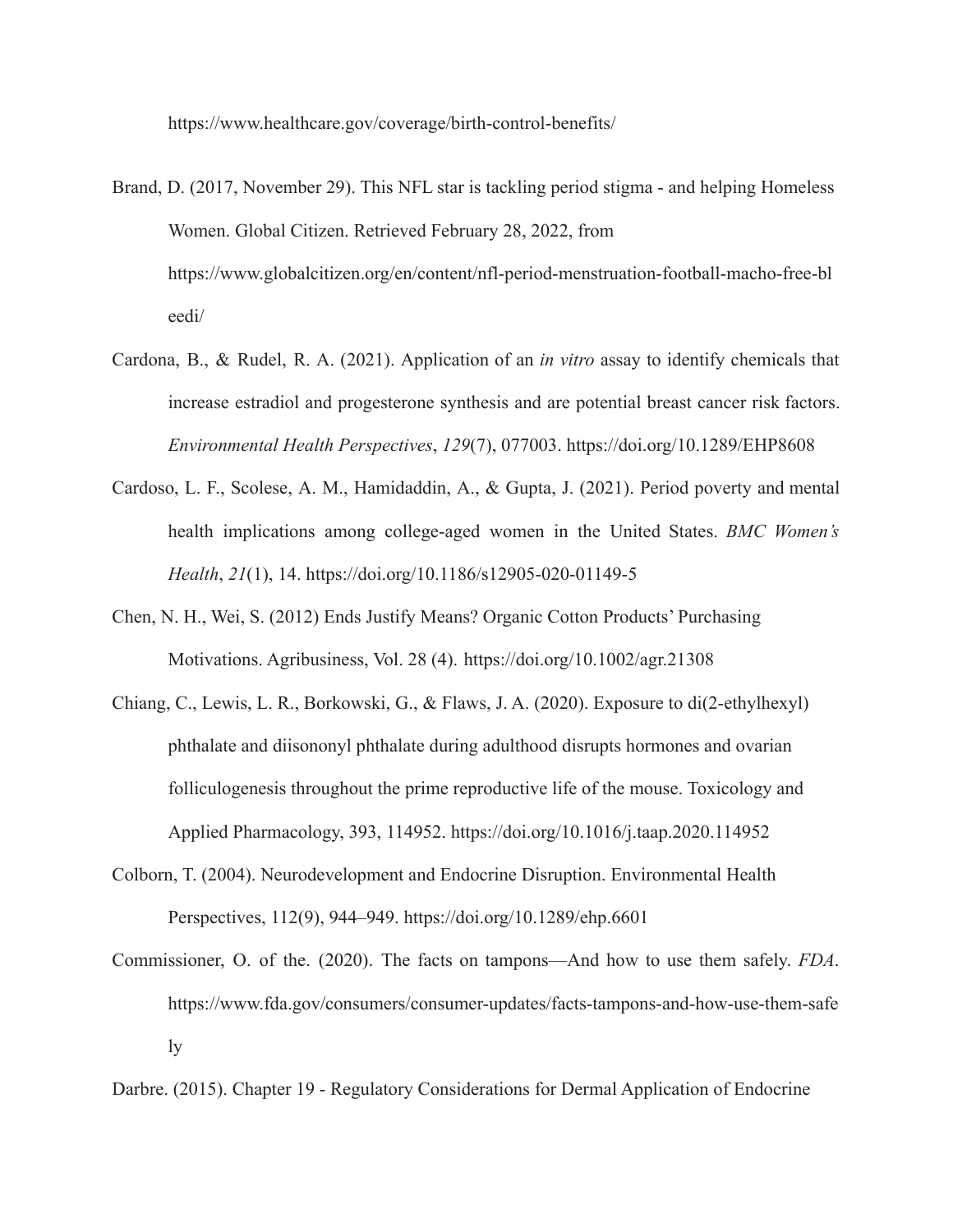Disrupters in Personal Care Products, In *Endocrine Disruption and Human Health* (pp. 343-361). Elsevier Inc. <https://doi.org/10.1016/B978-0-12-801139-3.00019-3>.

Darbre, P. D. (2021). Endocrine Disruption and Human Health (2nd ed.). Academic Press.

Destini Kanan v. Thinx Inc, U.S. District Court for the Central District of California, No. 2:20-cv-10341. [https://fingfx.thomsonreuters.com/gfx/legaldocs/xlbvgqrjqvq/environment-chemicals-thin](https://fingfx.thomsonreuters.com/gfx/legaldocs/xlbvgqrjqvq/environment-chemicals-thinx-dismissal-order.pdf)

[x-dismissal-order.pdf](https://fingfx.thomsonreuters.com/gfx/legaldocs/xlbvgqrjqvq/environment-chemicals-thinx-dismissal-order.pdf) Retrieved on February 10, 2022.

Downs, K. P., Nguyen, H., Dorfleutner, A., & Stehlik, C. (2020). An overview of the non-canonical inflammasome. *Molecular aspects of medicine*, *76*, 100924. <https://doi.org/10.1016/j.mam.2020.100924>

Emma Yasinski. (2021, June 15). *Threads Embedded in Pads and Tampons Can Diagnose Yeast Infection*. The Scientist Magazine®.

[https://www.the-scientist.com/news-opinion/threads-embedded-in-pads-and-tampons-can](https://www.the-scientist.com/news-opinion/threads-embedded-in-pads-and-tampons-can-diagnose-yeast-infection-68893) [-diagnose-yeast-infection-68893](https://www.the-scientist.com/news-opinion/threads-embedded-in-pads-and-tampons-can-diagnose-yeast-infection-68893)

*Endometriomas—Deep Ovarian Endometriosis—Brigham and Women's Hospital*. (n.d.).

Retrieved February 27, 2022, fro[m](https://www.brighamandwomens.org/obgyn/infertility-reproductive-surgery/endometriosis/deep-ovarian-endometriosis)

[https://www.brighamandwomens.org/obgyn/infertility-reproductive-surgery/endometriosi](https://www.brighamandwomens.org/obgyn/infertility-reproductive-surgery/endometriosis/deep-ovarian-endometriosis) [s/deep-ovarian-endometriosis](https://www.brighamandwomens.org/obgyn/infertility-reproductive-surgery/endometriosis/deep-ovarian-endometriosis)

*Endometriosis: What is endometriosis? Endometriosis symptoms, treatment, diagnosis—Ucla*. (n.d.). Retrieved February 28, 2022, from https://www.uclahealth.org/obgyn/endometriosis

Farage, M., Elsner, P., & Maibach, H. (2006). Influence of usage practices, ethnicity and climate on the skin compatibility of sanitary pads. Archives of Gynecology and Obstetrics,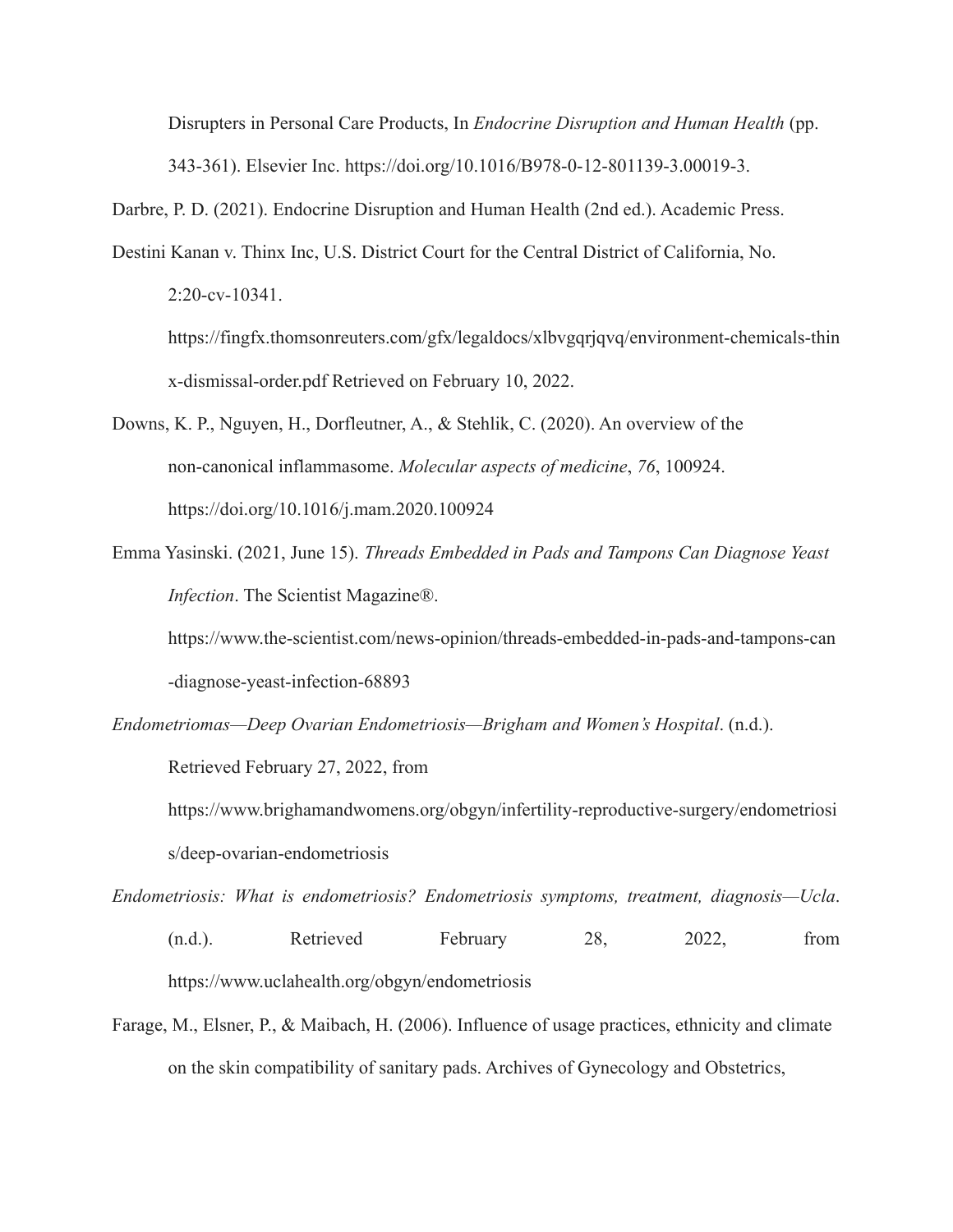275(6), 415–427. https://doi.org/10.1007/s00404-006-0273-5

- *Femininehygieneproductsinschools*. (n.d.). Retrieved February 28, 2022, from [https://www.p12.nysed.gov/sss/schoolhealth/schoolhealthservices/FeminineHygieneProd](https://www.p12.nysed.gov/sss/schoolhealth/schoolhealthservices/FeminineHygieneProductsInSchools.html) [uctsInSchools.html](https://www.p12.nysed.gov/sss/schoolhealth/schoolhealthservices/FeminineHygieneProductsInSchools.html)
- Feng, Z. (2020, October 2). California Enacts New Ingredient Disclosure Laws for Feminine Hygiene and Cosmetic Products. Arnold & amp; Porter. Retrieved February 28, 2022, from

[https://www.arnoldporter.com/en/perspectives/publications/2020/10/california-enacts-ing](https://www.arnoldporter.com/en/perspectives/publications/2020/10/california-enacts-ingredient-disclosure-laws) [redient-disclosure-laws](https://www.arnoldporter.com/en/perspectives/publications/2020/10/california-enacts-ingredient-disclosure-laws)

- Finkelstein, J. W., & von Eye, A. (1990). Sanitary product use by white, black, and Mexican American women. *Public health reports (Washington, D.C. : 1974)*, *105*(5), 491–496.
- *Free the tampons: The movement for freely-accessible menstrual products*. (n.d.). FREE THE TAMPONS. Retrieved February 28, 2022, from <https://www.freethetampons.org/>
- Gao, C.-J., & Kannan, K. (2020). Phthalates, bisphenols, parabens, and triclocarban in feminine hygiene products from the United States and their implications for human exposure. *Environment International*, *136*, 105465. https://doi.org/10.1016/j.envint.2020.105465
- Geller, R. J., Brotman, R. M., O'Brien, K. M., Fine, D. M., & Zota, A. R. (2018). Phthalate exposure and odds of bacterial vaginosis among U.S. reproductive-aged women, NHANES 2001-2004. Reproductive toxicology (Elmsford, N.Y.), 82, 1–9. <https://doi.org/10.1016/j.reprotox.2018.09.001>
- Geng, C. (2021, September 16). What is period poverty? Medical News Today. Retrieved February 28, 2022, from https://www.medicalnewstoday.com/articles/period-poverty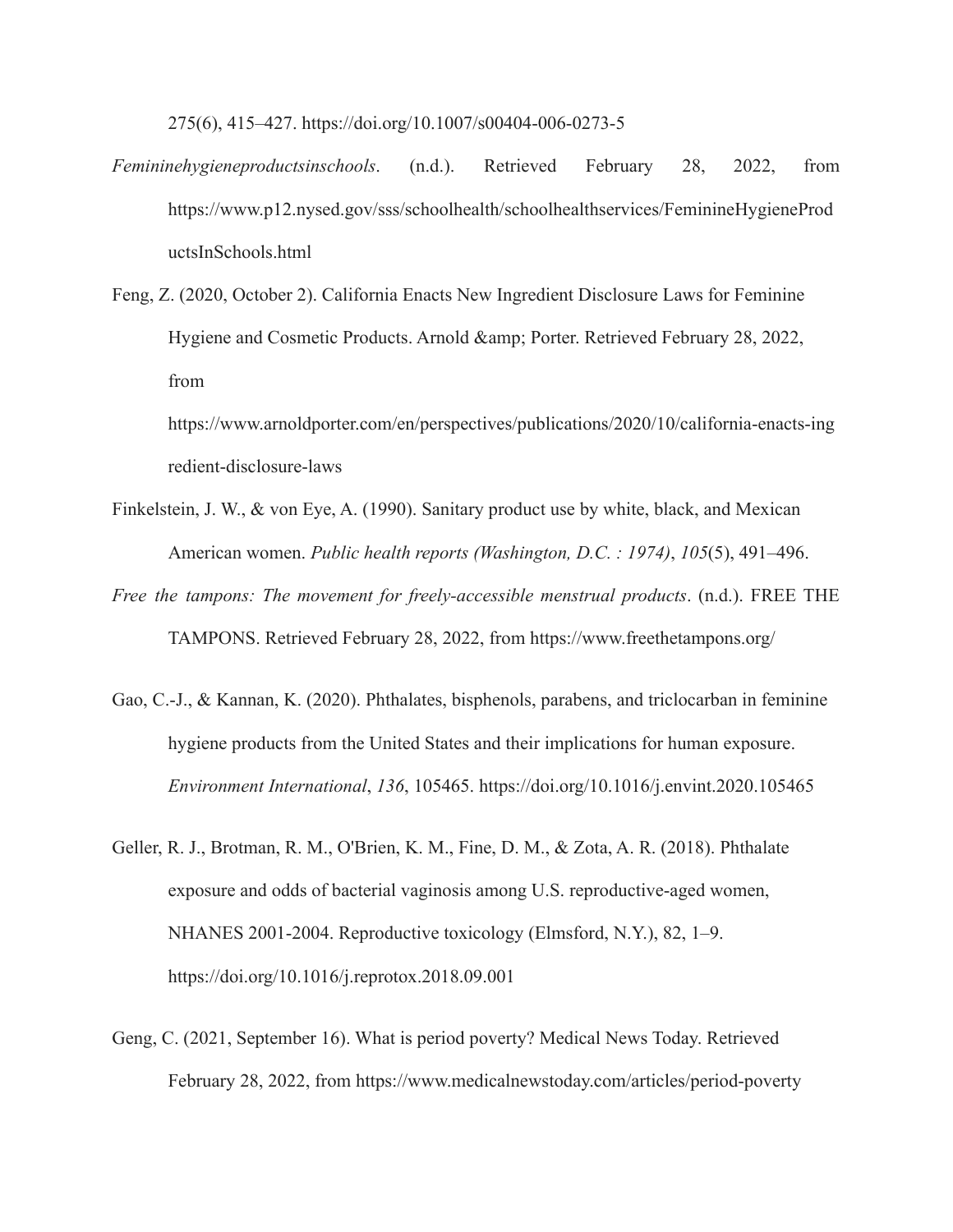- Global Menstrual Cup Market 2019 to 2026—By Product Type, Material and Distribution Channel—ResearchAndMarkets.com. (2020). In *Health & Medicine Week*. NewsRX LLC.
- Hait, A., & Powers, S. E. (2019). The value of reusable feminine hygiene products evaluated by comparative environmental life cycle assessment. Resources, Conservation and Recycling, 150, 104422. https://doi.org/10.1016/j.resconrec.2019.104422
- Healthline. *Everything you need to know about using menstrual cups*. (2017, November 14). Healthline. https://www.healthline.com/health/womens-health/menstrual-cup
- Healthline. *How to pick the right tampon size—And why it matters*. (2019, October 29). Healthline. <https://www.healthline.com/health/tampon-sizes>
- Heidi. (2020, November 24). The harmful chemicals that might be present in your menstrual products. Wen. Retrieved February 28, 2022, from https://www.wen.org.uk/2020/11/24/the-harmful-chemicals-that-might-be-present-in-you r-menstrual-products/
- H.R.1708 Robin Danielson Feminine Hygiene Product Safety Act of 2015 [https://www.congress.gov/bill/114th-congress/house-bill/1708/text?q=%7B%22search%2](https://www.congress.gov/bill/114th-congress/house-bill/1708/text?q=%7B%22search%22%3A%5B%22robin+danielson%22%5D%7D) [2%3A%5B%22robin+danielson%22%5D%D](https://www.congress.gov/bill/114th-congress/house-bill/1708/text?q=%7B%22search%22%3A%5B%22robin+danielson%22%5D%7D)
- H.R.1882 116th Congress (2019-2020): Menstrual Equity For All Act of 2019. (2019, May 3). https://www.congress.gov/bill/116th-congress/house-bill/1882/text
- H.R.2416 115th Congress (2017-2018): Menstrual Products Right to Know Act of 2017. (2017, May 12). <https://www.congress.gov/bill/115th-congress/house-bill/2416>
- *How Does Endometriosis Affect My Menstrual Cycle? | National Women's Health Network*.
	- (n.d.). Retrieved February 27, 2022, fro[m](https://nwhn.org/endometriosis-affect-menstrual-cycle/)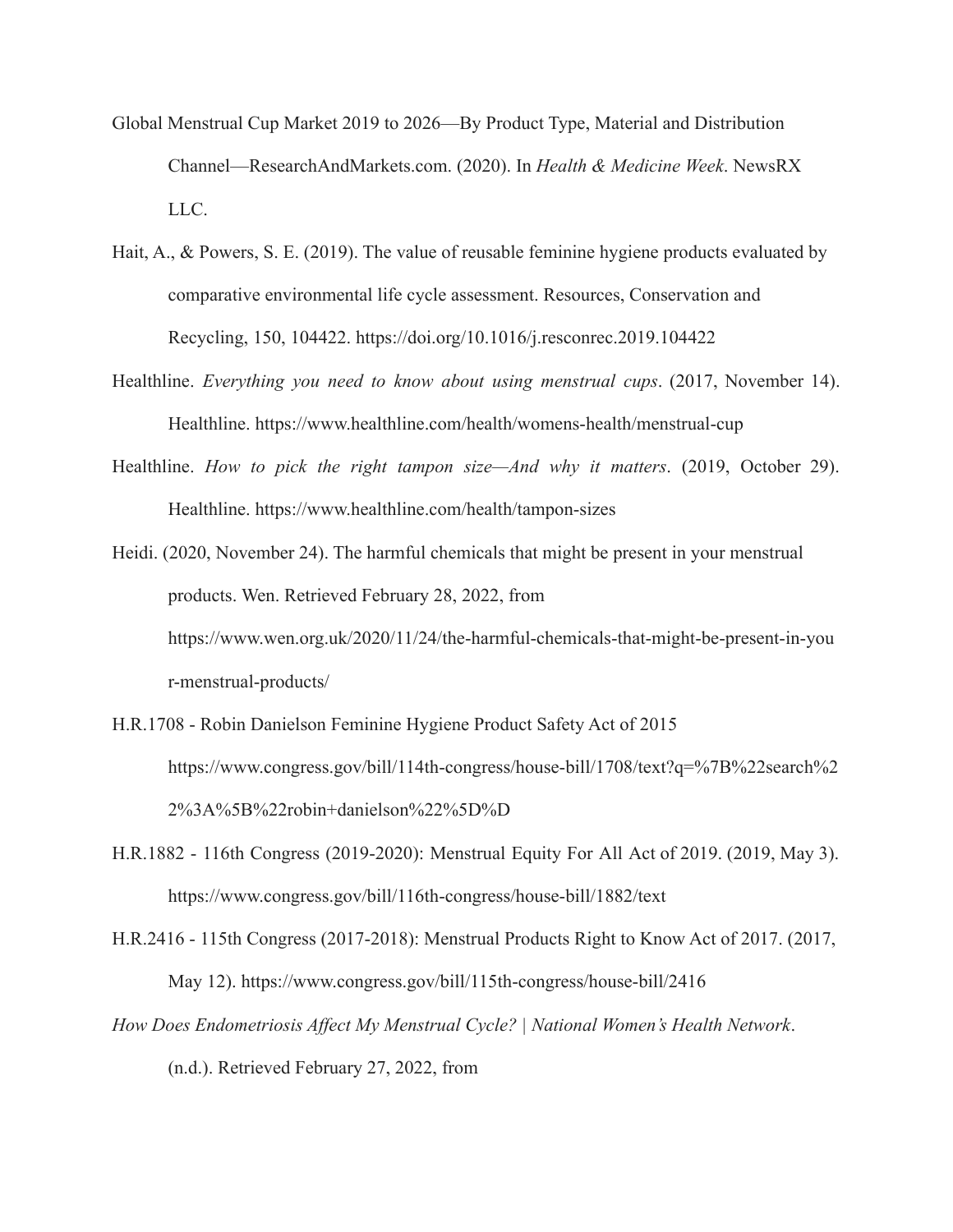<https://nwhn.org/endometriosis-affect-menstrual-cycle/>

How to Choose the Right Sanitary Pad Size? (n.d.). Always. [https://www.always.co.uk/en-gb/feminine-products/what-size-pad-should-you-wear/how](https://www.always.co.uk/en-gb/feminine-products/what-size-pad-should-you-wear/how-to-choose-the-right-sanitary-pad-size/)[to-choose-the-right-sanitary-pad-size/](https://www.always.co.uk/en-gb/feminine-products/what-size-pad-should-you-wear/how-to-choose-the-right-sanitary-pad-size/)

Hu, P., Kennedy, R. C., Chen, X., Zhang, J., Shen, C.-L., Chen, J., & Zhao, L. (2016). Differential effects on adiposity and serum marker of bone formation by post-weaning exposure to Methylparaben and butylparaben. *Environmental Science and Pollution Research*, *23*(21), 21957–21968. https://doi.org/10.1007/s11356-016-7452-0

- *Illinois general assembly—Bill status for hb0155*. (n.d.). Retrieved February 28, 2022, from https://www.ilga.gov/legislation/BillStatus.asp?DocNum=155&GAID=16&DocTypeID= HB&SessionID=110&GA=102
- Ingram, M. Producing the natural fiber naturally: Technological change and the US organic cotton industry. Agriculture and Human Values 19, 325–336 (2002). <https://doi.org/10.1023/A:1021140001193>
- *Is It Normal to Lose Your Period Because of Exercise?* (2021, February 2). Cleveland Clinic. <https://health.clevelandclinic.org/is-it-normal-to-lose-your-period-because-of-exercise/>
- Jessurun, A. J. (2020, July 24). *ACLU News & Commentary*. American Civil Liberties Union. Retrieved February 5, 2022, from

https://www.aclu.org/news/womens-rights/permission-required-to-change-your-tampon/

Johnston-Robledo, I., & Chrisler, J. C. (2020). The Menstrual Mark: Menstruation as Social Stigma. In C. Bobel (Eds.) et. al., The Palgrave Handbook of Critical Menstruation Studies. (pp. 181–199). Palgrave Macmillan.

Johnson, K. J., Heger, N. E., & Boekelheide, K. (2012). Of mice and men (and rats):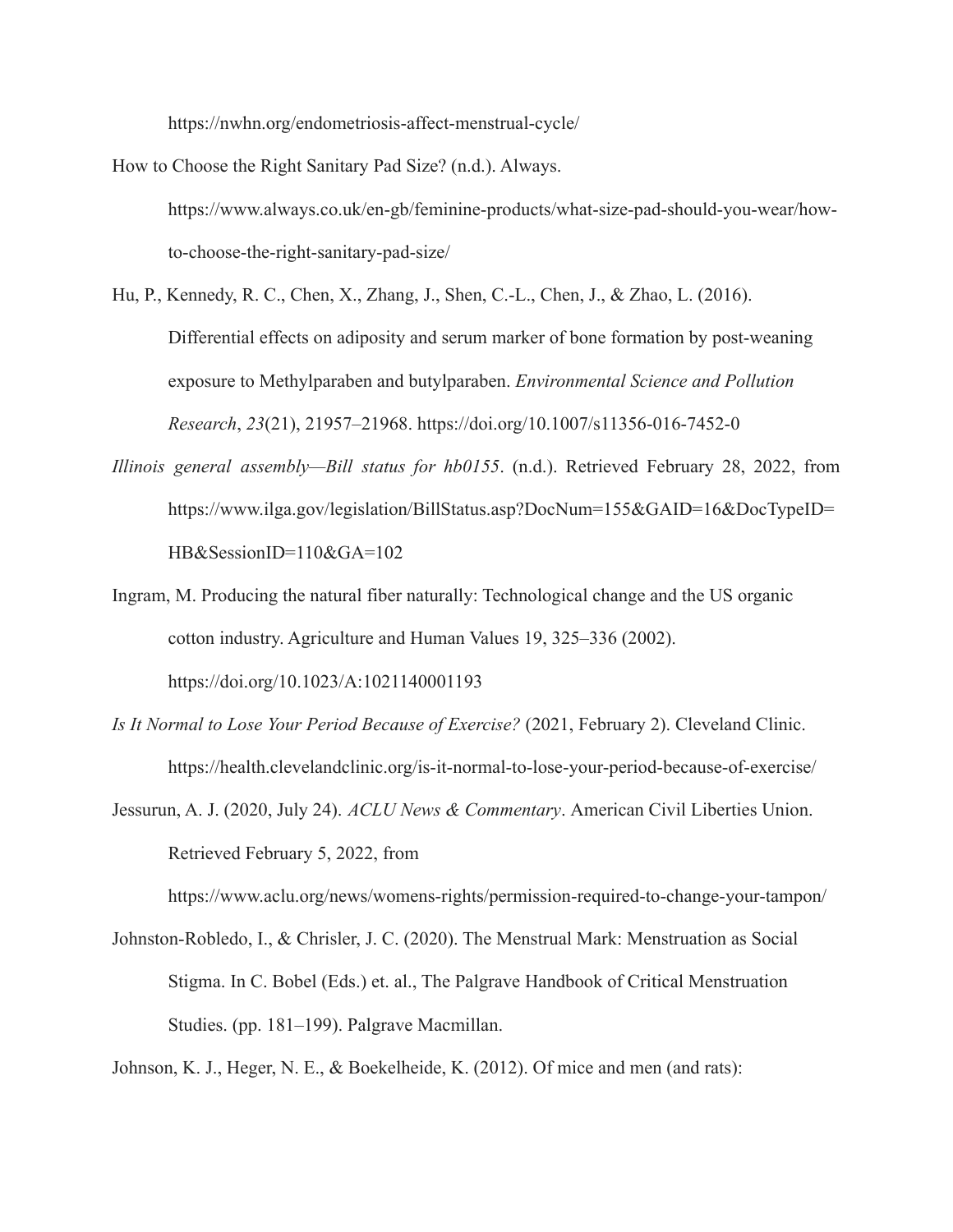phthalate-induced fetal testis endocrine disruption is species-dependent. Toxicological sciences : an official journal of the Society of Toxicology, 129(2), 235–248[.](https://doi.org/10.1093/toxsci/kfs206) <https://doi.org/10.1093/toxsci/kfs206>

- Kaeding, N. (2020, July 30). Tampon taxes: Do feminine hygiene products deserve a sales tax exemption? Tax Foundation. Retrieved February 28, 2022, from https://taxfoundation.org/tampon-taxes-sales-tax/
- Kate Bradford, T. J. (2020). State Policies on Sex Education in Schools. State policies on sex education in Schools. Retrieved February 28, 2022, from https://www.ncsl.org/research/health/state-policies-on-sex-education-in-schools.aspx
- Kaur, G. (2015, December 22). Banished for menstruating: The Indian women isolated while they bleed. *The Guardian*.

https://www.theguardian.com/global-development/2015/dec/22/india-menstruation-perio ds-gaokor-women-isolated

- Kumamoto, Y., & Iwasaki, A. (2012). Unique features of antiviral immune system of the vaginal mucosa. Current Opinion in Immunology, 24(4), 411–416. <https://doi.org/10.1016/j.coi.2012.05.006>
- Lauren Sharkey. (2019, August 19). *Why People "Free Bleed" and How to Try It On Your Own Terms*. Healthline. <https://www.healthline.com/health/free-bleeding>
- Lee, J. (2021, July 1). 5 pads for 2 cellmates: Period inequity remains a problem in prisons. The 19th. https://19thnews.org/2021/06/5-pads-for-2-cellmates-period-inequity-remains-a-problem-

in-prisons/

Li, K., Liszka, M., Zhou, C., Brehm, E., Flaws, J. A., & Nowak, R. A. (2020). Prenatal exposure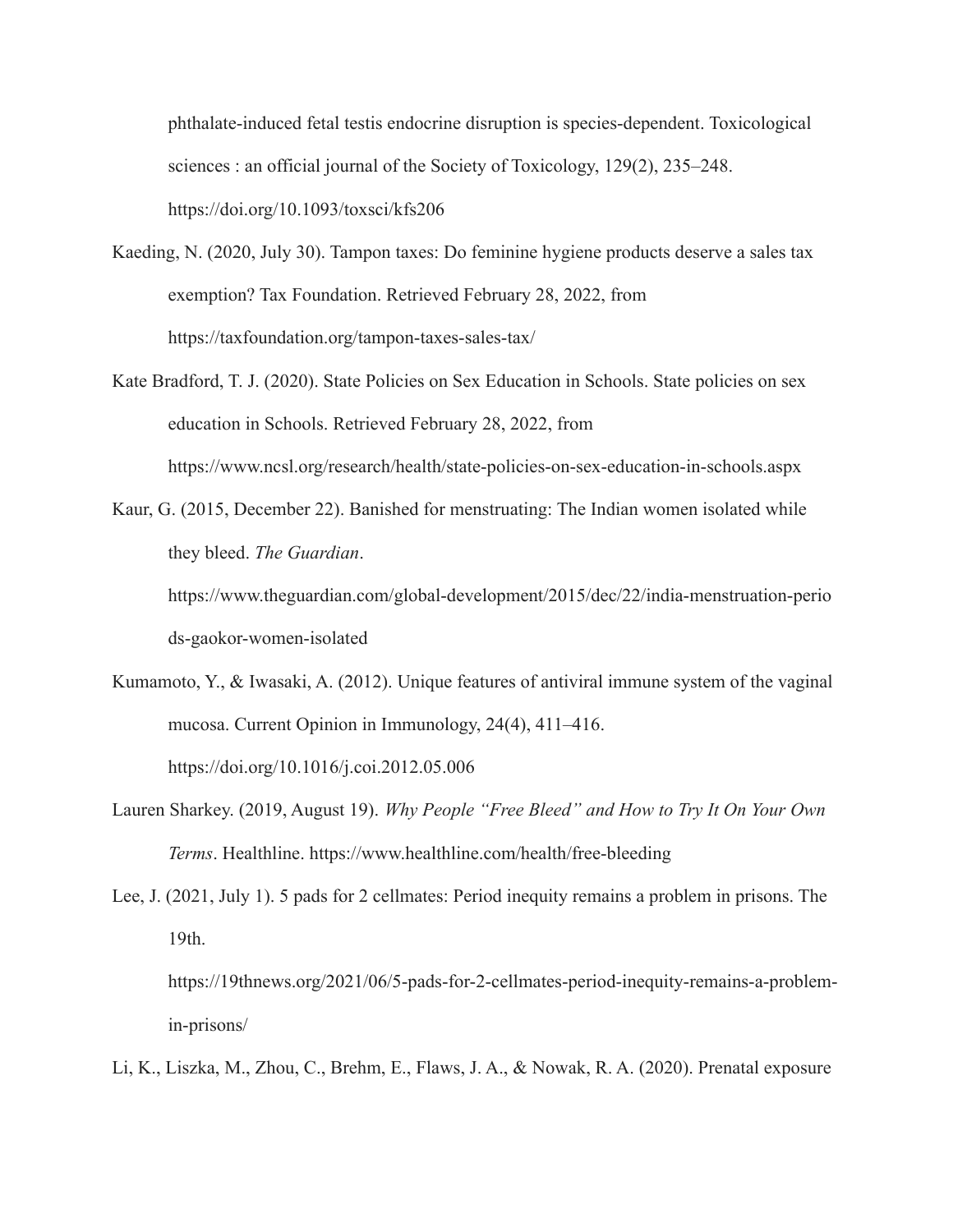to a phthalate mixture leads to multigenerational and transgenerational effects on uterine morphology and function in mice. Reproductive Toxicology, 93, 178–190. <https://doi.org/10.1016/j.reprotox.2020.02.012>

- Li, H. L., Ma, W. L., Liu, L. Y., Zhang, Z., Sverko, E., Zhang, Z. F., Song, W. W., Sun, Y., & Li, Y. F. (2019). Phthalates in infant cotton clothing: Occurrence and implications for human exposure. Science of The Total Environment, 683, 109–115. <https://doi.org/10.1016/j.scitotenv.2019.05.132>
- Lincho, J., & Martins, R. C. (2021). Paraben Compounds—Part I: An overview of their characteristics, detection, and impacts. *Applied Sciences, 11*(5), 2307. doi:<http://dx.doi.org/10.3390/app11052307>
- Madden, T., McNicholas, C., Zhao, Q., Secura, G. M., Eisenberg, D. L., & Peipert, J. F. (2014). Association of age and parity with intrauterine device expulsion. *Obstetrics and Gynecology*, *124*(4), 718–726. <https://doi.org/10.1097/AOG.0000000000000475>
- Made Safe. (2021, June 16). Dioxins and Furans. MADE SAFE. Retrieved February 28, 2022, from https://www.madesafe.org/chemical-profiles/dioxins-and-furans/
- Made Safe. (2021, July 22). Period products pads, tampons what's in them? MADE SAFE. Retrieved February 28, 2022, from https://www.madesafe.org/period-products-whats-in-them/
- Mar, S. (2021, June 4). What's in my tampon? Public Health Post. Retrieved February 28, 2022, from https://www.publichealthpost.org/research/whats-in-my-tampon/
- Maron, D. F. (n.d.). *Women's March on Washington Protestors Say Science Is a Driving Force*. Scientific American. Retrieved February 27, 2022, from https://www.scientificamerican.com/article/womens-march-on-washington-protestors-say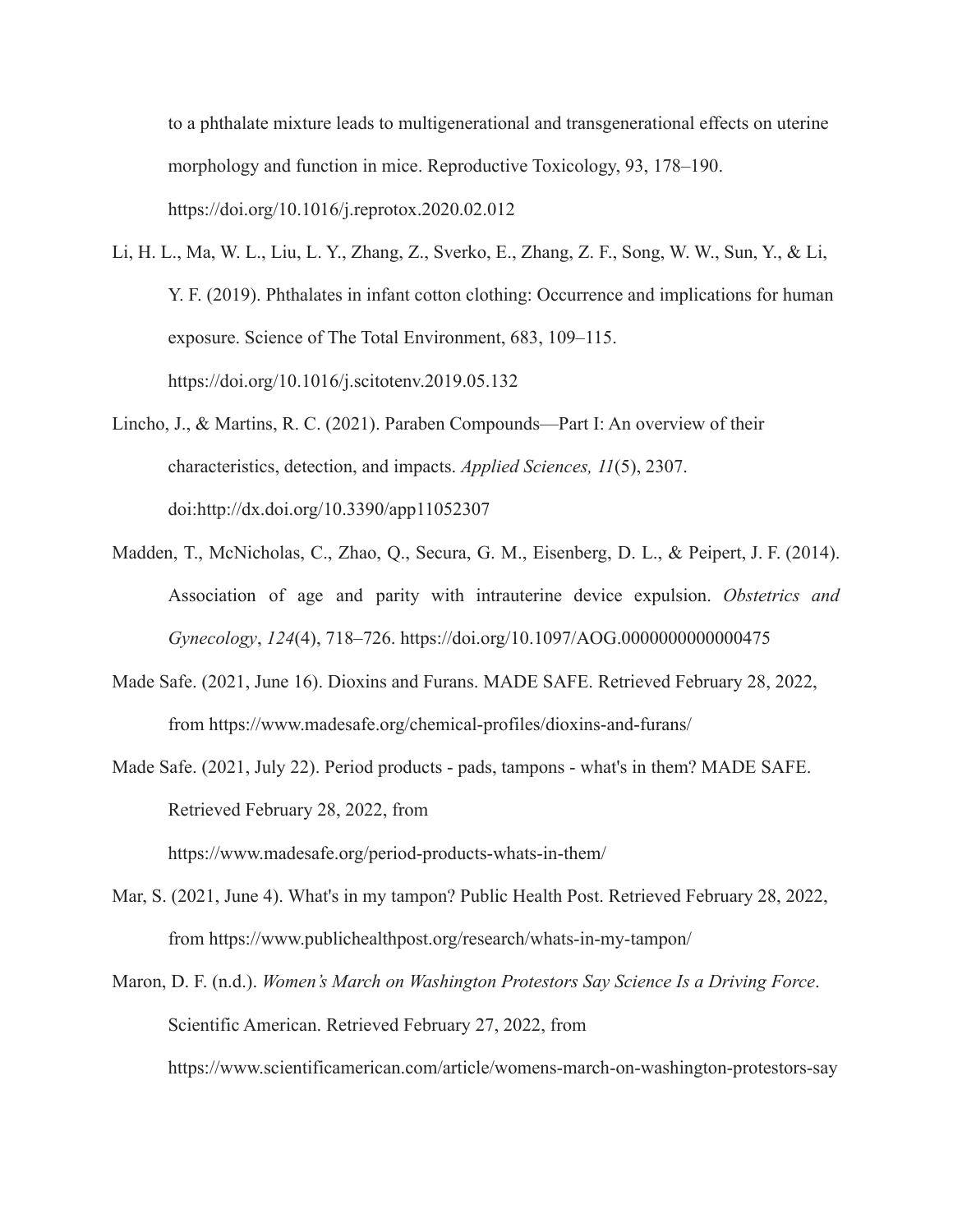-science-is-a-driving-force/

- Marimow, A. E. (2019, June 5). *A new law promised Maryland's female inmates free tampons. they're still paying.* The Washington Post. Retrieved February 5, 2022, from https://www.washingtonpost.com/local/legal-issues/a-new-law-promised-marylands-fema le-inmates-free-tampons-theyre-still-paying/2019/06/04/cc5442da-86d7-11e9-a491-25df6 1c78dc4\_story.html
- Medicine, D. J. G. M. D. N. S. of. (n.d.). *The Costs of Egg Freezing*. FertilityIQ. Retrieved February 27, 2022, from

https://www.fertilityiq.com/egg-freezing/the-costs-of-egg-freezing

- Menstrual cycle: What's normal, what's not. (2021, April 29). Mayo Clinic. [https://www.mayoclinic.org/healthy-lifestyle/womens-health/in-depth/menstrual-cycle/art](https://www.mayoclinic.org/healthy-lifestyle/womens-health/in-depth/menstrual-cycle/art-20047186?reDate=28022022) [-20047186?reDate=28022022](https://www.mayoclinic.org/healthy-lifestyle/womens-health/in-depth/menstrual-cycle/art-20047186?reDate=28022022)
- *Missed or Irregular Periods | Michigan Medicine*. (n.d.). Retrieved February 27, 2022, fro[m](https://www.uofmhealth.org/health-library/mispd/) <https://www.uofmhealth.org/health-library/mispd/>
- *New hampshire sb142 | 2019 | regular session*. (n.d.). LegiScan. Retrieved February 28, 2022, from <https://legiscan.com/NH/text/SB142/id/1860709>
- Nicole Telfer. (2018, February 5). *Anorexia and the menstrual cycle*. <https://helloclue.com/articles/cycle-a-z/anorexia-and-the-menstrual-cycle>

NY State Assembly Bill A164B. (2020, January 9). NY State Senate. <https://www.nysenate.gov/legislation/bills/2019/a164/amendment/b>

Olya, G. (2017, February 14). *Steph Gongora Performs Yoga Moves While Free-Bleeding to Make a Point About Period Shame | PEOPLE.com*. <https://people.com/health/steph-gongora-free-bleeding-yoga/>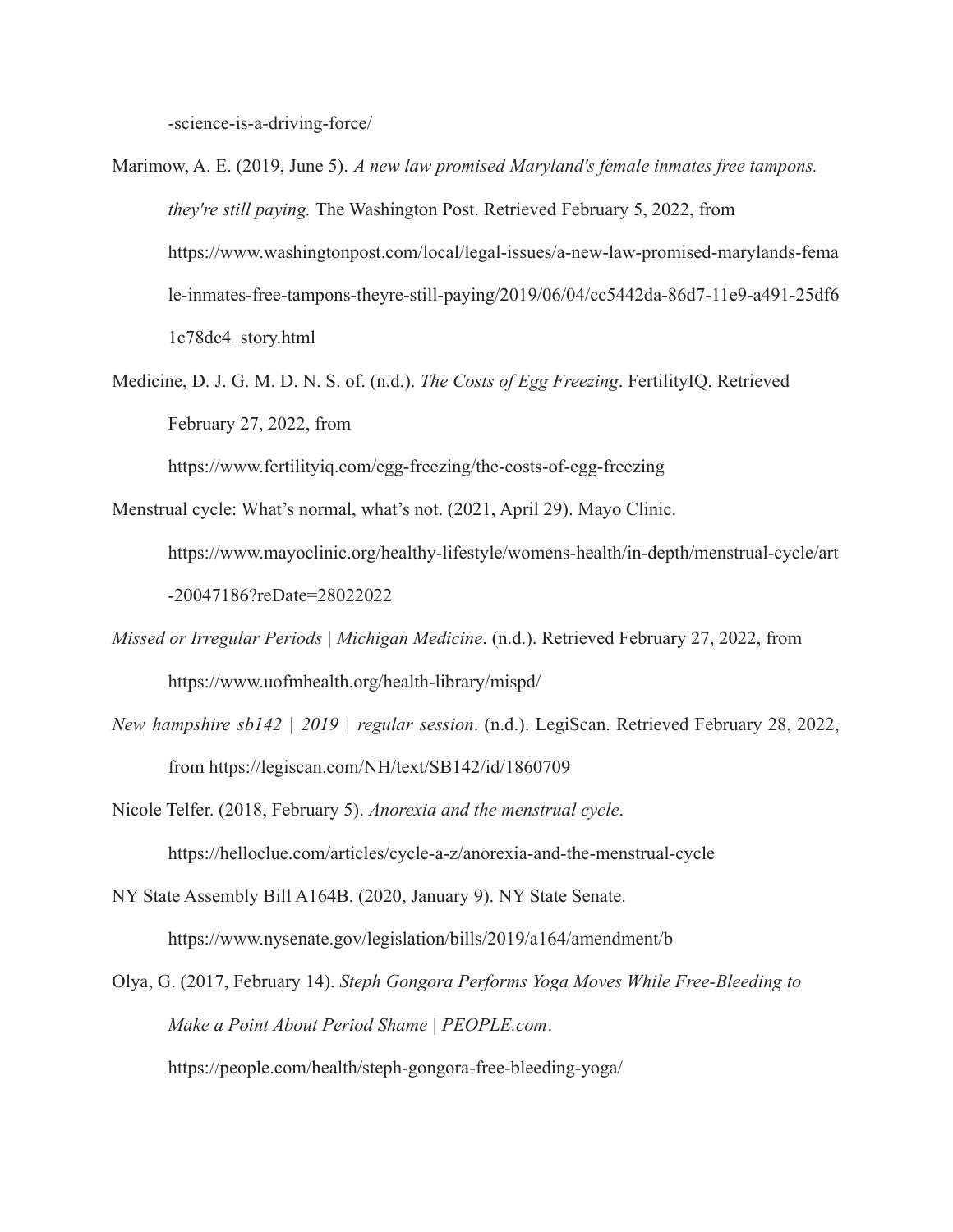- Omar, H. A., Aggarwal, S., & Perkins, K. C. (1998). Tampon use in young women. *Journal of pediatric and adolescent gynecology*, *11*(3), 143–146. [https://doi.org/10.1016/s1083-3188\(98\)70134-2](https://doi.org/10.1016/s1083-3188(98)70134-2)
- Press, T. A. (2021, October 9). California will soon require free tampons in public schools. *NPR*[.](https://www.npr.org/2021/10/09/1044720102/california-free-tampons-schools) <https://www.npr.org/2021/10/09/1044720102/california-free-tampons-schools>
- Rachoń D. (2015). Endocrine disrupting chemicals (EDCs) and female cancer: Informing the patients. Reviews in endocrine & metabolic disorders, 16(4), 359–364. https://doi.org/10.1007/s11154-016-9332-9
- Raley, E., Quirós-Alcalá, L., & Matsui, E. C. (2021). Chemical Exposures via Personal Care Products and the Disproportionate Asthma Burden Among the U.S. Black Population. The Journal of Allergy and Clinical Immunology: In Practice, 9(9), 3290–3292. <https://doi.org/10.1016/j.jaip.2021.04.063>
- Rattan, S., Zhou, C., Chiang, C., Mahalingam, S., Brehm, E., & Flaws, J. A. (2017). Exposure to endocrine disruptors during adulthood: Consequences for female fertility. *The Journal of Endocrinology*, *233*(3), R109–R129. https://doi.org/10.1530/JOE-17-0023
- Repouskou, A., Papadopoulou, A.-K., Panagiotidou, E., Trichas, P., Lindh, C., Bergman, Å., Gennings, C., Bornehag, C.-G., Rüegg, J., Kitraki, E., & Stamatakis, A. (2020). Long term transcriptional and behavioral effects in mice developmentally exposed to a mixture of endocrine disruptors associated with delayed human neurodevelopment. *Scientific Reports*, *10*(1), 9367. https://doi.org/10.1038/s41598-020-66379-x
- Rodprasert, W., Toppari, J., & Virtanen, H. E. (2021). Endocrine disrupting chemicals and reproductive health in boys and men. *Frontiers in Endocrinology*, *12*. <https://www.frontiersin.org/article/10.3389/fendo.2021.706532>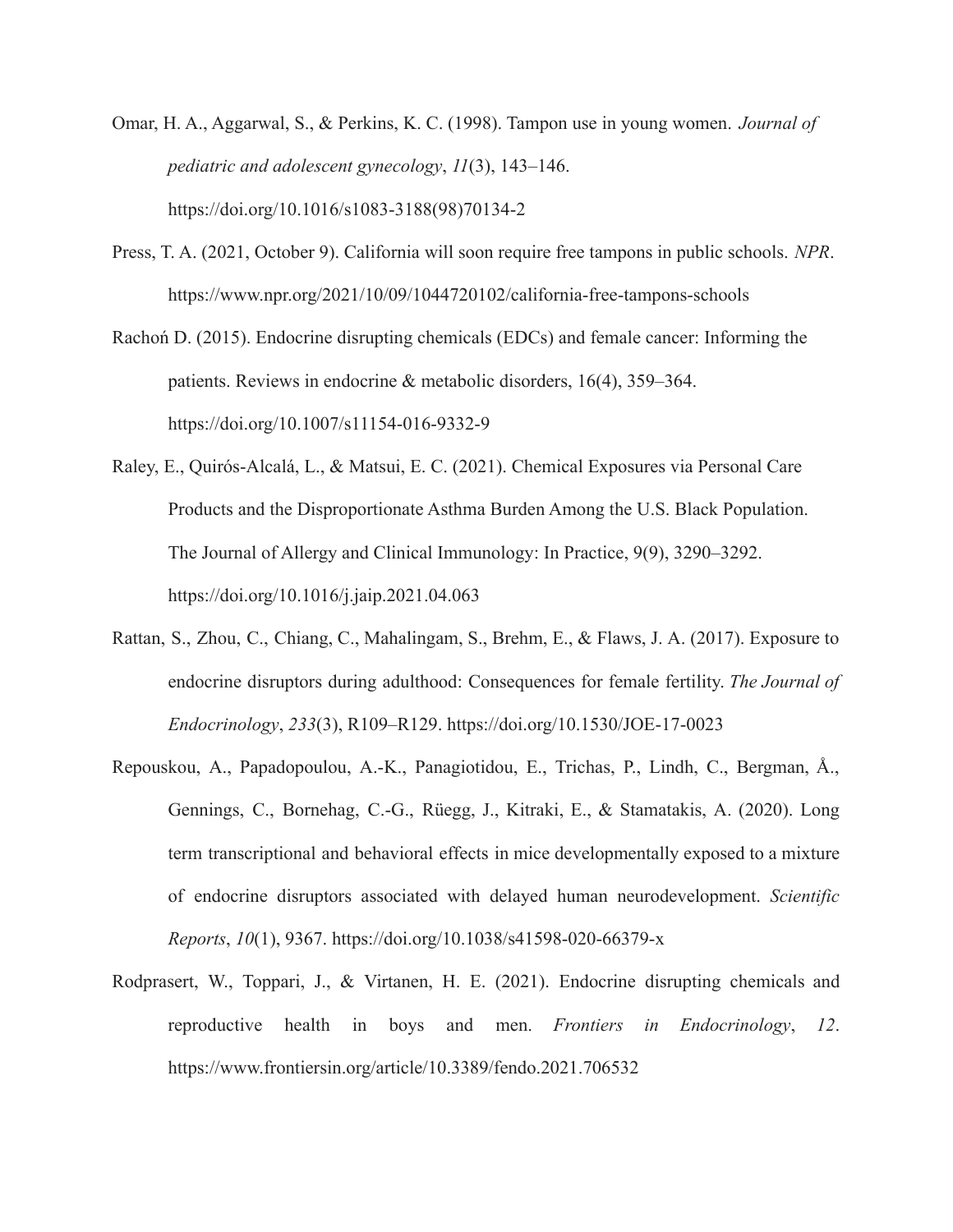- Romo, L. F., & Berenson, A. B. (2012). Tampon use in adolescence: differences among European American, African American and Latina women in practices, concerns, and barriers. *Journal of pediatric and adolescent gynecology*, *25*(5), 328–333. <https://doi.org/10.1016/j.jpag.2012.06.001>
- Ross, A., & Shoff, H. W. (2022). Toxic shock syndrome. In *StatPearls*. StatPearls Publishing. <http://www.ncbi.nlm.nih.gov/books/NBK459345/>
- Serum and tissue hormone levels of vaginally and orally administered estradiol. Tourgeman, David E. et al. American Journal of Obstetrics & Gynecology, Volume 180, Issue 6, 1480 - 1483
- Steele, L., & Goldblatt, B. (2020). The Human Rights of Women and Girls with Disabilities: Sterilization and Other Coercive Responses to Menstruation. The Palgrave Handbook of Critical Menstruation Studies, 77–91. https://doi.org/10.1007/978-981-15-0614-7\_8
- The DivaCup. (2022, January 1). Pandora's Box: Lifting the Lid on Menstruation [Video]. Youtube. <https://www.youtube.com/watch?v=fki-a5Vj5M8>
- The Period Co. (2022). Which menstrual cup should I use?: Menstrual cup quiz: The period co. The Period Co. Retrieved February 28, 2022, from <https://www.theperiod.co/pages/menstrual-cup-quiz>

Thiagarajan, K. (2018, February 8). *Bollywood's "Pad Man" Is Biopic Of The Inventor Of A Game-Changing Menstrual Pad Machine: Goats and Soda: NPR*. [https://www.npr.org/sections/goatsandsoda/2018/02/08/583640537/pad-man-is-a-bollywo](https://www.npr.org/sections/goatsandsoda/2018/02/08/583640537/pad-man-is-a-bollywood-movie-about-a-man-and-his-menstrual-pads) [od-movie-about-a-man-and-his-menstrual-pads](https://www.npr.org/sections/goatsandsoda/2018/02/08/583640537/pad-man-is-a-bollywood-movie-about-a-man-and-his-menstrual-pads)

Thinx & PERIOD. (2021). *State of the Period 2021: The widespread impact of period poverty on US students* (State of the Period).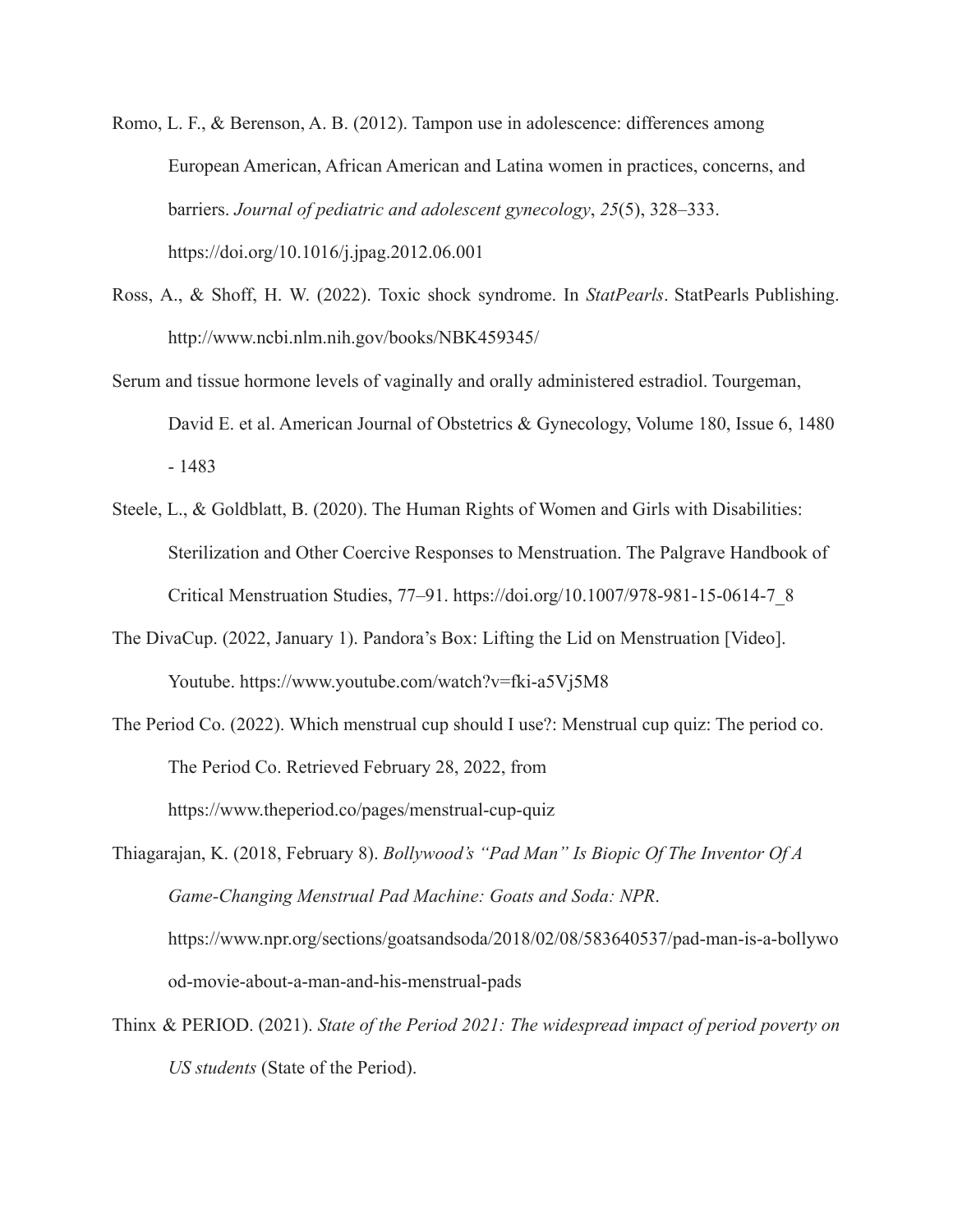Thometz, K. (2021, August 19). *Advocates: Providing Free Feminine Hygiene Products to the Homeless a 'Step in the Right Direction.'* WTTW News[.](https://news.wttw.com/2021/08/19/advocates-providing-free-feminine-hygiene-products-homeless-step-right-direction) [https://news.wttw.com/2021/08/19/advocates-providing-free-feminine-hygiene-products](https://news.wttw.com/2021/08/19/advocates-providing-free-feminine-hygiene-products-homeless-step-right-direction)[homeless-step-right-direction](https://news.wttw.com/2021/08/19/advocates-providing-free-feminine-hygiene-products-homeless-step-right-direction)

- Tweed, J. O., Hsia, S. H., Lutfy, K., & Friedman, T. C. (2012). The endocrine effects of nicotine and cigarette smoke. *Trends in Endocrinology and Metabolism*, *23*(7), 334–342[.](https://doi.org/10.1016/j.tem.2012.03.006) <https://doi.org/10.1016/j.tem.2012.03.006>
- U by kotex tampons class action settlement. (2020, June 2). *Top Class Actions*. https://topclassactions.com/lawsuit-settlements/closed-settlements/u-by-kotex-tampons-cl ass-action-settlement/
- *Using the pill to regulate periods: How it works*. (n.d.). Flo.Health #1 Mobile Product for Women's Health. Retrieved February 28, 2022, from <https://flo.health/menstrual-cycle/health/period/using-the-pill-to-regulate-periods>
- Valerie French. (n.d.). *What You Should Know About Breakthrough Bleeding With Birth Control*. Retrieved February 27, 2022, fro[m](https://www.acog.org/en/womens-health/experts-and-stories/the-latest/what-you-should-know-about-breakthrough-bleeding-with-birth-control)

[https://www.acog.org/en/womens-health/experts-and-stories/the-latest/what-you-should-k](https://www.acog.org/en/womens-health/experts-and-stories/the-latest/what-you-should-know-about-breakthrough-bleeding-with-birth-control) [now-about-breakthrough-bleeding-with-birth-control](https://www.acog.org/en/womens-health/experts-and-stories/the-latest/what-you-should-know-about-breakthrough-bleeding-with-birth-control)

- Van Eijk, A.M., Zulaika, G., Lenchner, M., Mason, L., Sivakami, M., Nyothach, E., Unger, H.W., Laserson, K.F., & Phillips-Howard, P.A. (2019). Menstrual cup use, leakage, acceptability, safety, and availability: a systematic review and meta-analysis. The Lancet. Public Health, 4, e376 - e393.
- *Virginia sb232 | 2020 | regular session*. (n.d.). LegiScan. Retrieved February 28, 2022, from https://legiscan.com/VA/bill/SB232/2020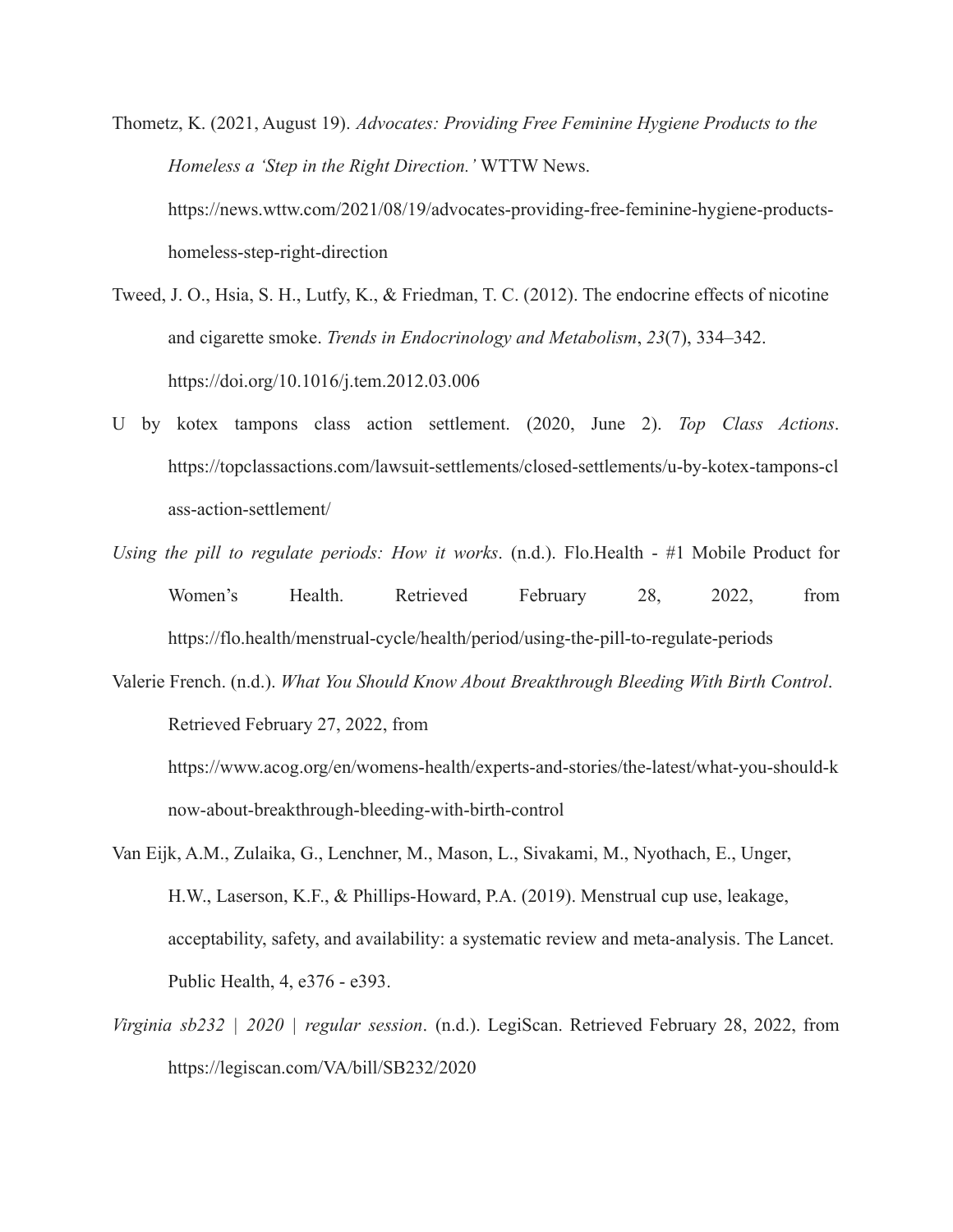- Walker, B. T., & Walker, T. (2021, January 21). The Dehumanizing Effects of Inadequate Access to Menstrual Products in Prisons and Jails |. Witness LA. https://witnessla.com/due-to-inadequate-access-to-menstrual-products-periods-in-prisoncan-be-stigmatizing/#:%7E:text=Just%20one%20year%20later%2C%20California,period %20products%20in%20public%20schools.)
- WebMD. *What is amenorrhea? What causes it?* (n.d.). WebMD. Retrieved February 28, 2022, from <https://www.webmd.com/infertility-and-reproduction/guide/absence-periods>
- *Why the idea of period leave is still sparking debate*. (n.d.). Time. Retrieved February 28, 2022, from <https://time.com/6105254/menstrual-leave-policies/>
- Widening the Cycle: A Menstrual Cycle & Reproductive Justice Art Show. (n.d.). Widening the Cycle. http://www.wideningthecycle.com/index.html
- Wilbur, J., Torondel, B., Hameed, S., Mahon, T., & Kuper, H. (2019). Systematic review of menstrual hygiene management requirements, its barriers and strategies for disabled people. PLOS ONE, 14(2), e0210974. <https://doi.org/10.1371/journal.pone.0210974>
- World Health Organization. (2016, October 4). *Dioxins and their effects on human health*. World Health Organization. Retrieved March 10, 2022, from https://www.who.int/news-room/fact-sheets/detail/dioxins-and-their-effects-on-human-he alth
- Xavier Sala-i-Martin. (2006). The World Distribution of Income: Falling Poverty and … Convergence, Period. *The Quarterly Journal of Economics*, *121*(2), 351–397[.](https://doi.org/10.1162/qjec.2006.121.2.351) <https://doi.org/10.1162/qjec.2006.121.2.351>
- Zimmer, A., Tendler, A., Katzir, I., Mayo, A., & Alon, U. (2017). Prediction of drug cocktail effects when the number of measurements is limited. *PLOS Biology*, *15*(10), e2002518[.](https://doi.org/10.1371/journal.pbio.2002518)